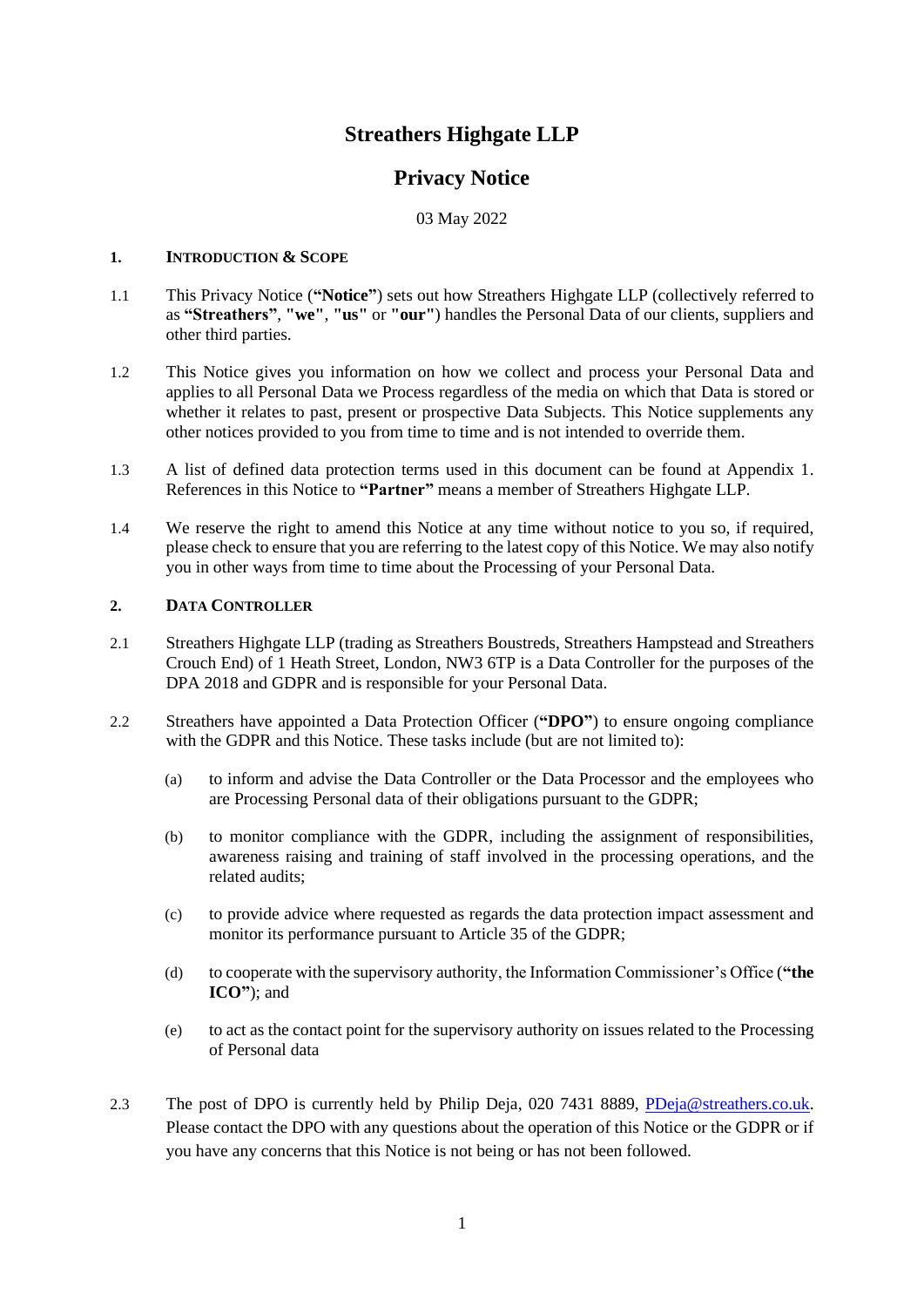2.4 You have the right to make a complaint at any time to the ICO [\(www.ico.org.uk\)](http://www.ico.org.uk/). We would, however, appreciate the chance to deal with your concerns before you approach the ICO so please contact us in the first instance.

### **3. PERSONAL DATA PROTECTION PRINCIPLES**

- 3.1 We adhere to the principles relating to Processing of Personal Data set out in the GDPR which require Personal Data to be:
	- (a) Processed lawfully, fairly and in a transparent manner (**Lawfulness, Fairness and Transparency**).
	- (b) Collected only for specified, explicit and legitimate purposes (**Purpose Limitation**).
	- (c) Adequate, relevant and limited to what is necessary in relation to the purposes for which it is Processed (**Data Minimisation**).
	- (d) Accurate and where necessary kept up to date (**Accuracy**).
	- (e) Not kept in a form which permits identification of Data Subjects for longer than is necessary for the purposes for which the data is Processed (**Storage Limitation**).
	- (f) Processed in a manner that ensures its security using appropriate technical and organisational measures to protect against unauthorised or unlawful Processing and against accidental loss, destruction or damage (**Security, Integrity and Confidentiality**).
	- (g) Not transferred to another country without appropriate safeguards being in place (**Transfer Limitation**).
	- (h) Made available to Data Subjects and Data Subjects allowed to exercise certain rights in relation to their Personal Data (**Data Subject's Rights and Requests**).

### **4. LAWFULNESS, FAIRNESS, & TRANSPARENCY**

- 4.1 We may collect, use, store and transfer different kinds of Personal Data about you which we have grouped together as follows:
	- (a) **Identity Data** includes first name, maiden name, last name, marital status, title, date of birth, gender, occupation and other employment information, national insurance number, tax reference numbers, self-image data and copies of driving licences/passports.
	- (b) **Contact Data** includes billing address, home address, registered office address, email address and telephone numbers.
	- (c) **Financial Data** includes bank account and payment card details, transaction details and account balance information.
	- (d) **AML Data** includes (*in addition to any Identity, Contact and/or Financial Data required*) any such further information obtained from you in order to comply with our *"know your customer"* and/or anti-money laundering, fraud or sanction checks.
	- (e) **Transaction Data** includes details about your instructions and the legal services received from us.
	- (f) **Technical Data** includes internet protocol (IP) address, your login data, browser type and version, time zone setting and location, browser plug-in types and versions, operating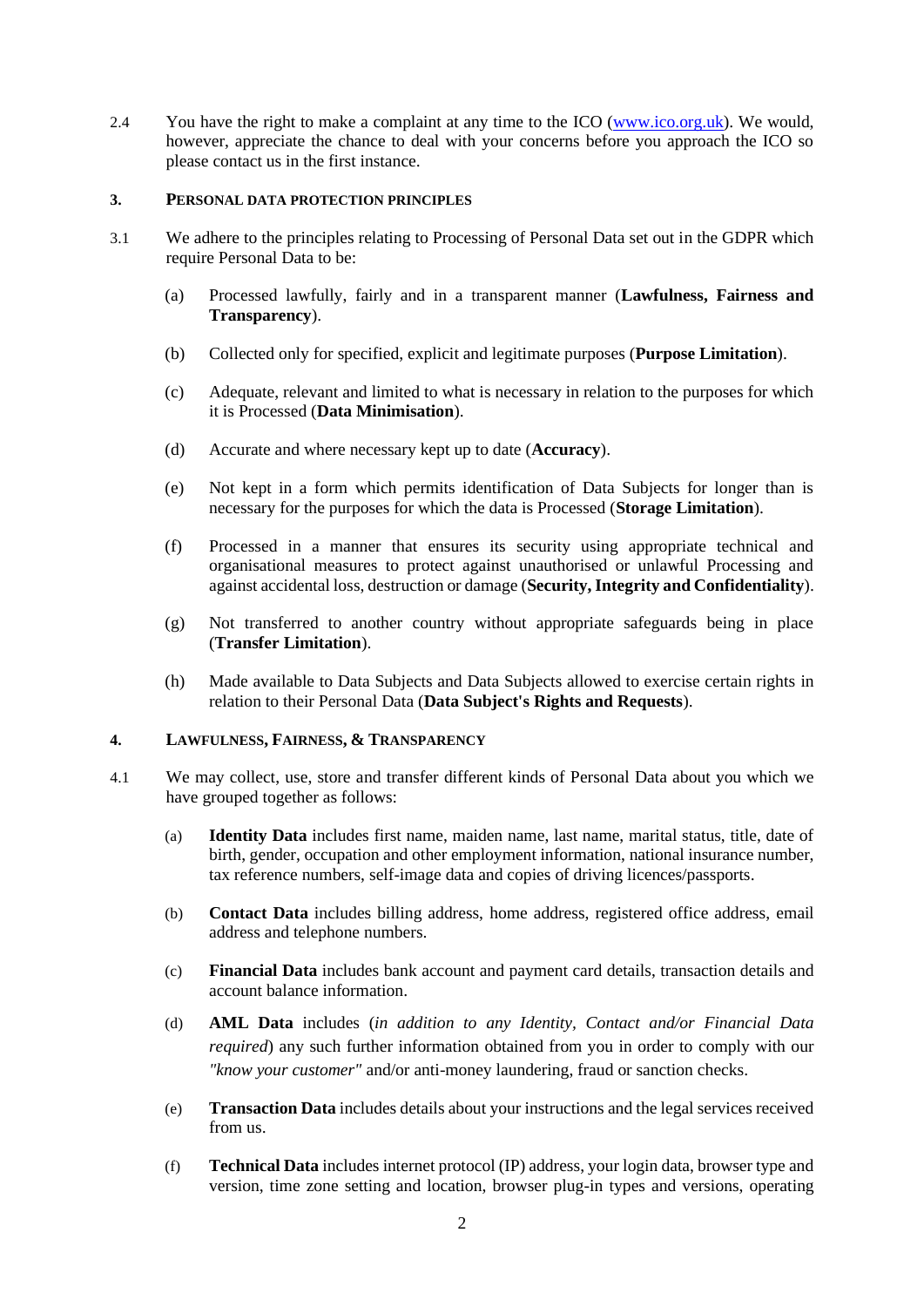system and platform and other technology on the devices you use to access our website (or microsites) and any other information obtained through electronic means.

- (g) **Sensitive Personal Data** includes information relating to your physical or mental health.
- 4.2 We collect Data from and about you through:
	- (a) **Direct interactions**. You may give us your Identity, Contact, Financial, AML, Transaction, Technical and Sensitive Personal Data by filling in forms or by corresponding with us by post, phone, email or otherwise. This primarily includes Personal Data you provide in conjunction with your instructions for the provision of legal services; and
	- (b) **Third parties or publicly available sources**. We may receive Personal Data about you from various third parties and public sources including (but not limited to):
		- (i) Identity, Contact, Financial and Transaction Data from your agents, employees, representatives and/or family members based inside and outside the UK and EU.
		- (ii) Identity and Contact Data from publicly availably sources such as Companies House, the Land Registry and other governmental registers based inside the UK and EU.
		- (iii) AML Data from our third party search providers including, but not limited to, Thirdfort, SmartSearch, Accuity and supporting data aggregators, credit reference and reporting providers.
- 4.3 Where we need to collect Personal Data by law, or under the terms of a contract we have with you and you fail to provide that Data when requested, we may not be able to perform the contract we have or are trying to enter into with you. In this case, we may have to cancel a contract you have with us but we will notify you if this is the case at the time.

### **5. THE PURPOSE OF DATA PROCESSING**

- 5.1 The GDPR allows Processing for specific purposes, some of which are set out below:
	- (a) the Data Subject has given his or her Consent;
	- (b) the Processing is necessary for the performance of a contract with the Data Subject;
	- (c) to meet our legal compliance obligations.;
	- (d) to protect the Data Subject's vital interests;
	- (e) to pursue our legitimate interests for purposes where they are not overridden because the Processing prejudices the interests or fundamental rights and freedoms of Data Subjects.
- 5.2 Your Personal Data may be Processed in order that we may discharge the services agreed, and for other related purposes including updating and enhancing client records, analysis for management purposes, advising you or individuals working for you about our firm and its services, crime prevention and legal and regulatory compliance.
- 5.3 In particular, your Personal Data may be Processed in order that we may discharge our *"know your customer"* and anti-money laundering checks including, but not limited to, identity verification for the purposes of the prevention of fraud and to assist in preventing money laundering and other illegal or prohibited activities.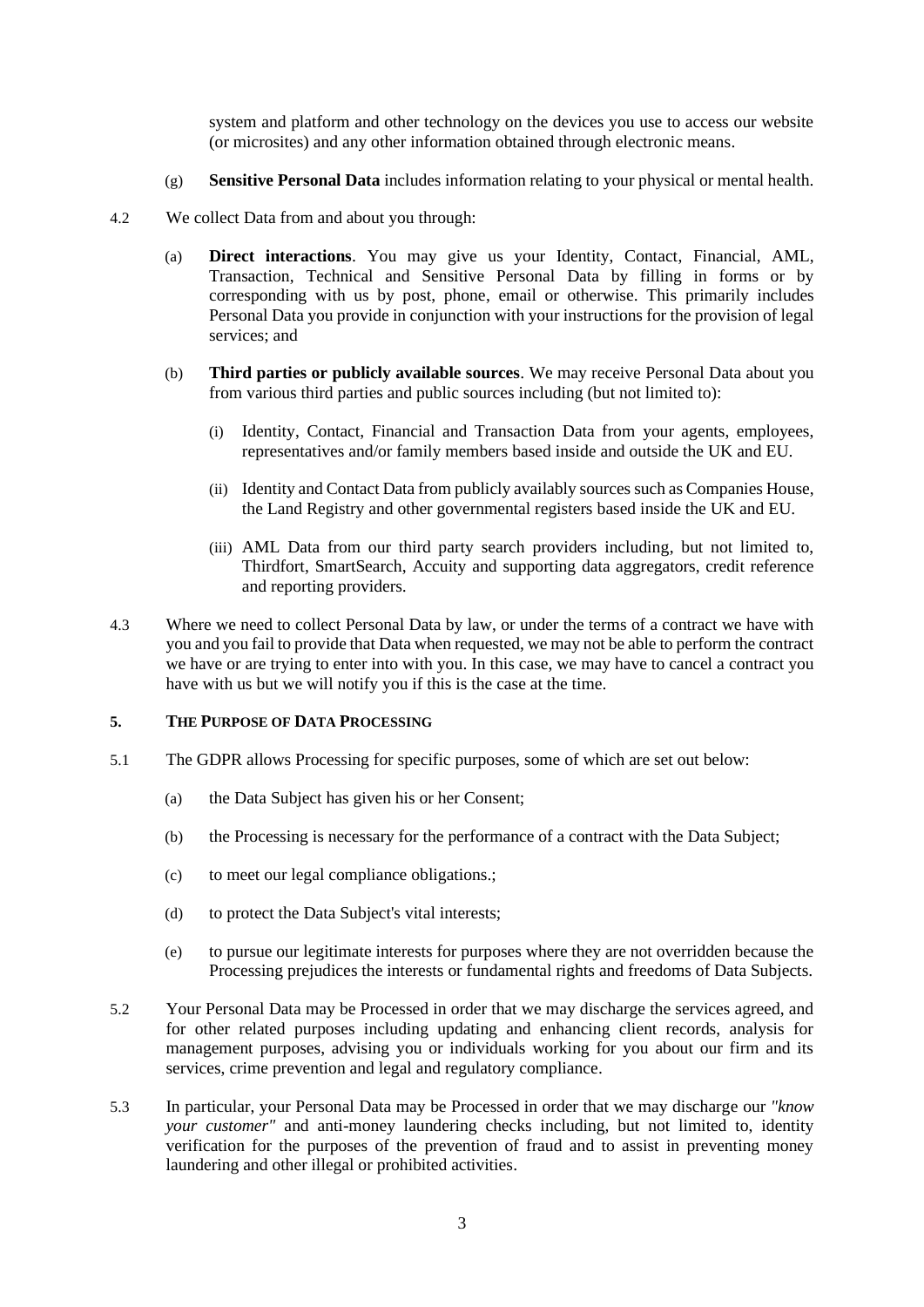- 5.4 We do not currently take any decisions about you by automated means. Automated decisionmaking takes place when an electronic system uses personal information to make a decision without human intervention.
- 5.5 Examples of when Sensitive Personal Data may be processed are:
	- (a) information about your physical or mental health where such information is pertinent to your instruction such as the completion of lasting powers of attorneys or in litigation or family proceedings;
	- (b) in order to comply with legal requirements and obligations to third parties.
- 5.6 Personal data is only Processed for the specific purposes for which it was first collected or for any other purposes specifically permitted by the GDPR. This means that Personal Data is not collected for one purpose and then used for another. If it becomes necessary to change the purpose for which the Data is processed, you will be informed of the new purpose before any Processing occurs (in so far as it is reasonable and practical to do so).
- 5.7 Generally we do not rely on consent as a legal basis for Processing your Personal Data and we may Process your Personal Data without your knowledge or consent, in compliance with the above rules, where this is required or permitted by law.

### **6. DATA MINIMISATION**

6.1 Personal Data is only collected to the extent that it is required for the specific purpose notified to you. Any Data which is not necessary for that purpose will not be collected in the first place.

### **7. ACCURACY**

- 7.1 Personal Data should be accurate and, where necessary, kept up to date. If necessary, steps will be taken to check the accuracy of any Personal Data at the point of collection and at reasonable intervals afterwards.
- 7.2 Please keep us informed if your Personal Data changes during your working relationship with us.

### **8. STORAGE LIMITATION**

- 8.1 We will only retain your Personal Data for as long as reasonably required to fulfil the purposes we collected it for, including for the purposes of satisfying any legal, accounting, or reporting requirements. Personal Data will be securely destroyed or erased from our systems when it is no longer required.
- 8.2 To determine the appropriate retention period for Personal Data, we consider the amount, nature, and sensitivity of the Personal Data, the potential risk of harm from unauthorised use or disclosure of your Personal Data, the purposes for which we Process your Personal Data and whether we can achieve those purposes through other means, and the applicable legal requirements.

### **9. SECURITY, INTEGRITY AND CONFIDENTIALITY**

9.1 The GDPR requires us to put in place procedures and technologies to maintain the security of all Personal Data from the point of collection to the point of destruction. We ensure that reasonable security measures are taken against unlawful or unauthorised Processing of Personal Data, and against the accidental loss of, or damage to, Personal Data.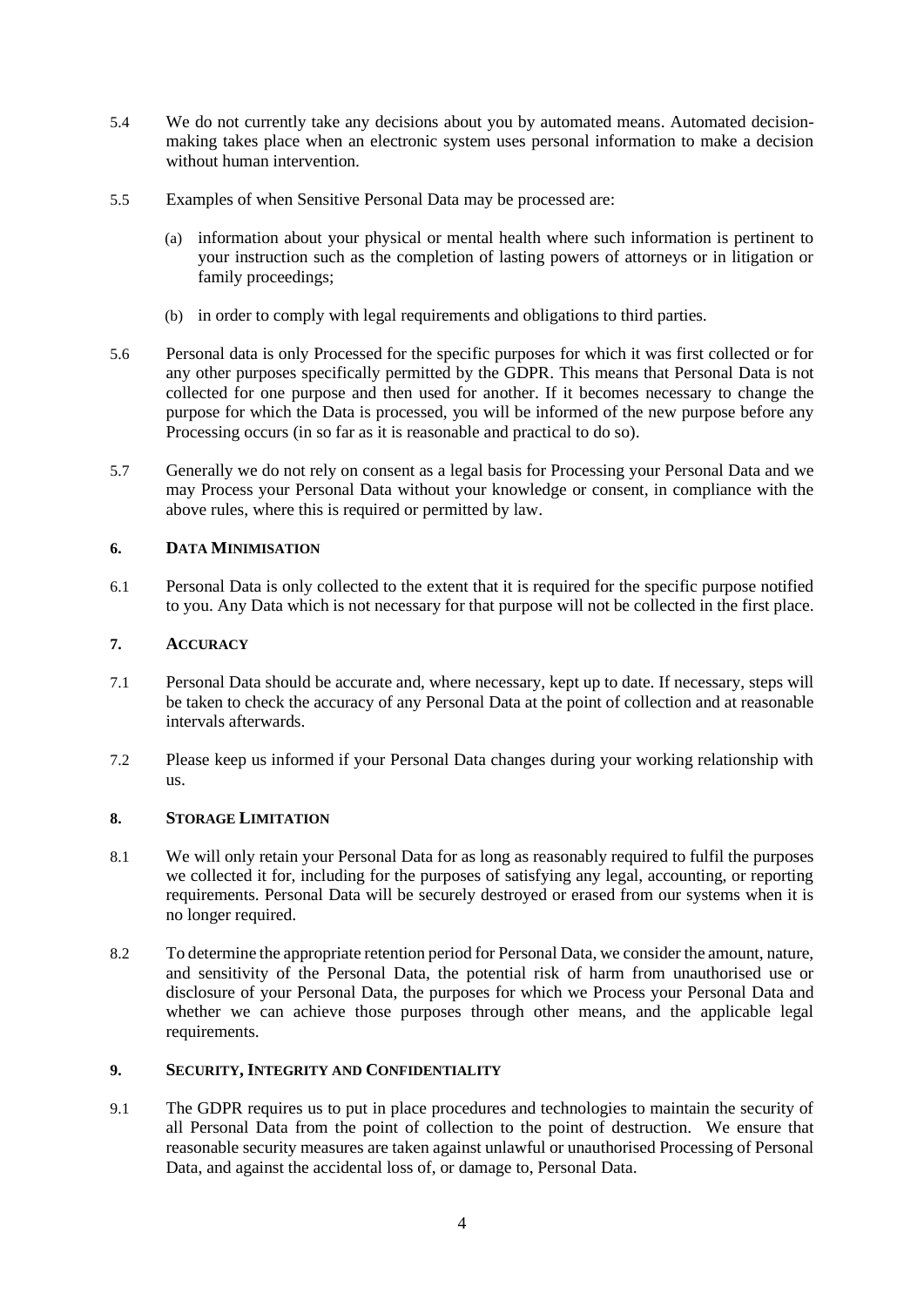- 9.2 Maintaining data security means guaranteeing the confidentiality, integrity and availability of the Personal Data, defined as follows:
	- (a) **Confidentiality** means that only people who have a need to know and are authorised to use the Personal Data can access it.
	- (b) **Integrity** means that Personal Data should be accurate and suitable for the purpose for which it is Processed.
	- (c) **Availability** means that authorised users should be able to access the Data if they need it for authorised purposes.
- 9.3 If you have any questions about our current organisational and technical security procedures, please contact the DPO or one of the Partners.
- 9.4 The GDPR requires Data Controllers to notify any Personal Data Breach to the applicable regulator and, in certain instances, the Data Subject. We will notify Data Subjects or any applicable regulator where we are legally required to do so.

### **10. DATA SHARING & TRANSFERRING INFORMATION OUTSIDE THE EU**

- 10.1 We may have to share your Data with third parties. We will only share your Personal Data with third parties where required by law, where it is necessary to administer the working relationship with you or where we have another legitimate interest in doing so. "Third parties" includes your other representatives in relation to an instruction, the representatives of other parties to a relevant instruction and third party experts such as counsel. It also includes third party search providers including, but not limited to, Thirdfort, SmartSearch and Accuity in order for us to comply with our *"know your customer"* and anti-money laundering obligations.
- 10.2 Such third parties in the United Kingdom and the EU are subject to the provisions of the GDPR or similar regulations in relation to your Personal Data. We do not authorise third parties to use your Personal Data for their own purposes.
- 10.3 We may also be required to transfer your Personal Data outside the UK and/or EU. The GDPR restricts data transfers to countries outside the UK and/or EEA (*as applicable*) in order to ensure that the level of data protection afforded to individuals by the GDPR is not undermined. We transfer Personal Data originating in one country across borders when we transmit, send, view or access that data in or to a different country.
- 10.4 We may transfer Personal Data outside the UK and/or EEA (*as applicable*) only if one of the following conditions applies:
	- (a) The UK Government and/or European Commission (*as applicable*) has issued a decision confirming that the country to which we transfer the Personal Data ensures an adequate level of protection for the Data Subjects' rights and freedoms;
	- (b) appropriate safeguards are in place such as binding corporate rules (BCR), standard contractual clauses approved by the UK Government and/or European Commission (*as applicable*), an approved code of conduct or a certification mechanism;
	- (c) the Data Subject has provided Explicit Consent to the proposed transfer after being informed of any potential risks; or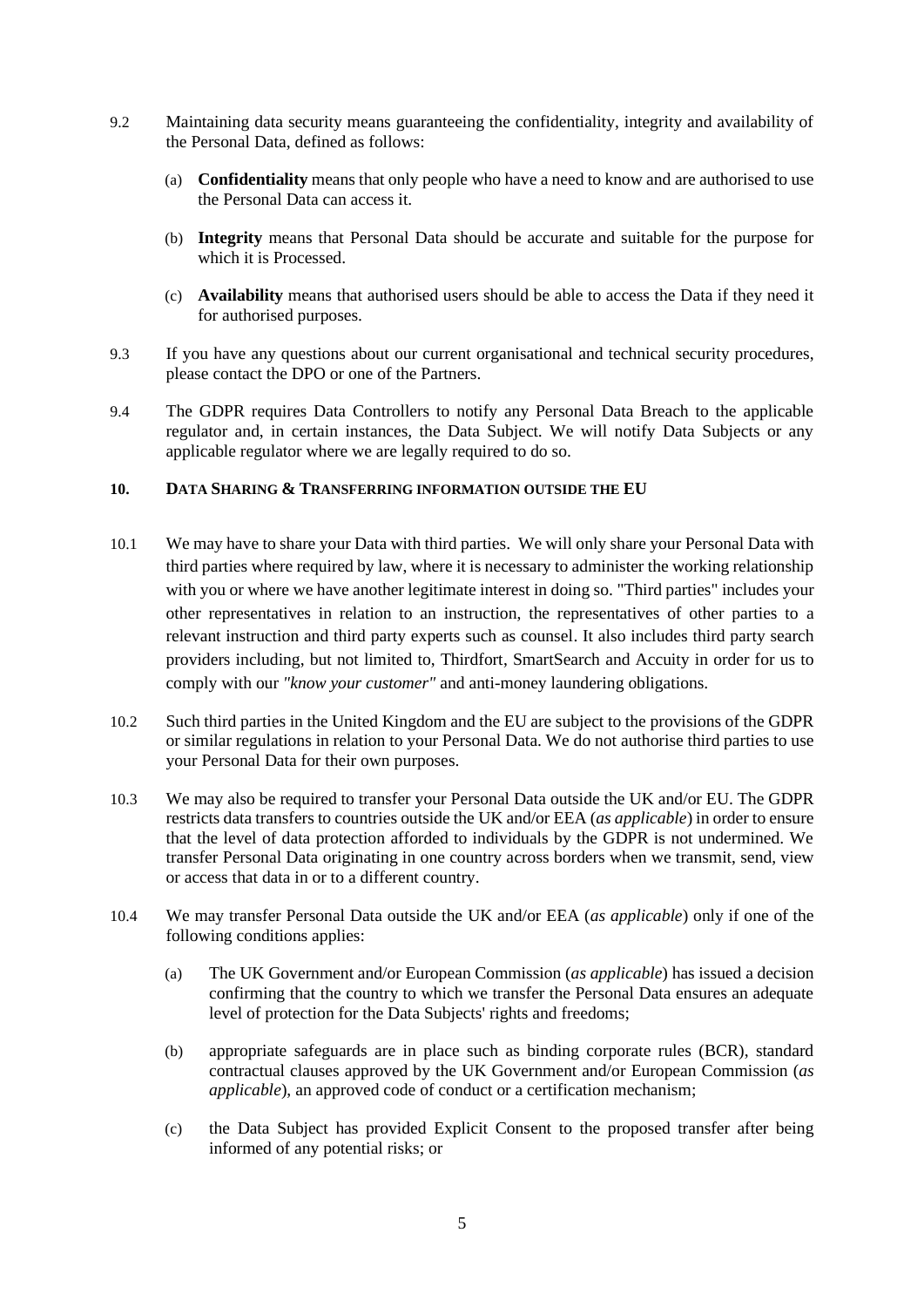(d) the transfer is necessary for one of the other reasons set out in the GDPR including the performance of a contract between us and the Data Subject, reasons of public interest, to establish, exercise or defend legal claims or to protect the vital interests of the Data Subject where the Data Subject is physically or legally incapable of giving Consent and, in some limited cases, for our legitimate interest.

### **11. DATA SUBJECT'S RIGHTS & REQUESTS**

- 11.1 You have rights when it comes to how we handle your Personal Data. These include rights to:
	- (a) **Request access** to your Personal Data (commonly known as a "data subject access request"). This enables you to receive certain information about our Processing activities and a copy of the Personal Data we hold about you to check that we are lawfully processing it.
	- (b) **Request correction** of the Personal Data that we hold about you. This enables you to have any incomplete or inaccurate information we hold about you corrected.
	- (c) **Request erasure** of your Personal Data. This enables you to ask us to delete or remove Personal Data where there is no good reason for us continuing to Process it. You also have the right to ask us to delete or remove your Personal Data where you have exercised your right to object to Processing (see below).
	- (d) **Object to Processing** of your Personal Data where we are relying on a legitimate interest (or those of a third party) and there is something about your particular situation which makes you want to object to processing on this ground. You also have the right to object where we are processing your Personal Data for direct marketing purposes.
	- (e) **Request the restriction of processing** of your Personal Data. This enables you to ask us to suspend the Processing of Personal Data about you, for example if you want us to establish its accuracy or the reason for Processing it.
	- (f) **Request a copy of any agreement** under which Personal Data is transferred outside of the EEA;
	- (g) **Request the transfer** of your Personal Data to another party.
- 11.2 If you want to review, verify, correct or request erasure of your Personal Data, object to the Processing of your Personal Data, or request that we transfer a copy of your Personal Data to another party, please contact the DPO or a Partner in writing.
- 11.3 In the limited circumstances where you may have provided your consent to the collection, Processing and transfer of your Personal Data for a specific purpose, you have the right to withdraw your consent for that specific Processing at any time. To withdraw your consent, please contact your solicitor of the DPO. Once we have received notification that you have withdrawn your consent, we will no longer Process your information for the purpose or purposes you originally agreed to, unless we have another legitimate basis for doing so in law.
- 11.4 You will not have to pay a fee to access your Personal Data (or to exercise any of the other rights). However, we will charge a reasonable fee if your request for access is unfounded or excessive. Alternatively, we may refuse to comply with the request in such circumstances.
- 11.5 We may need to request specific information from you to help us confirm your identity and ensure your right to access any information requested (or to exercise any of your other rights).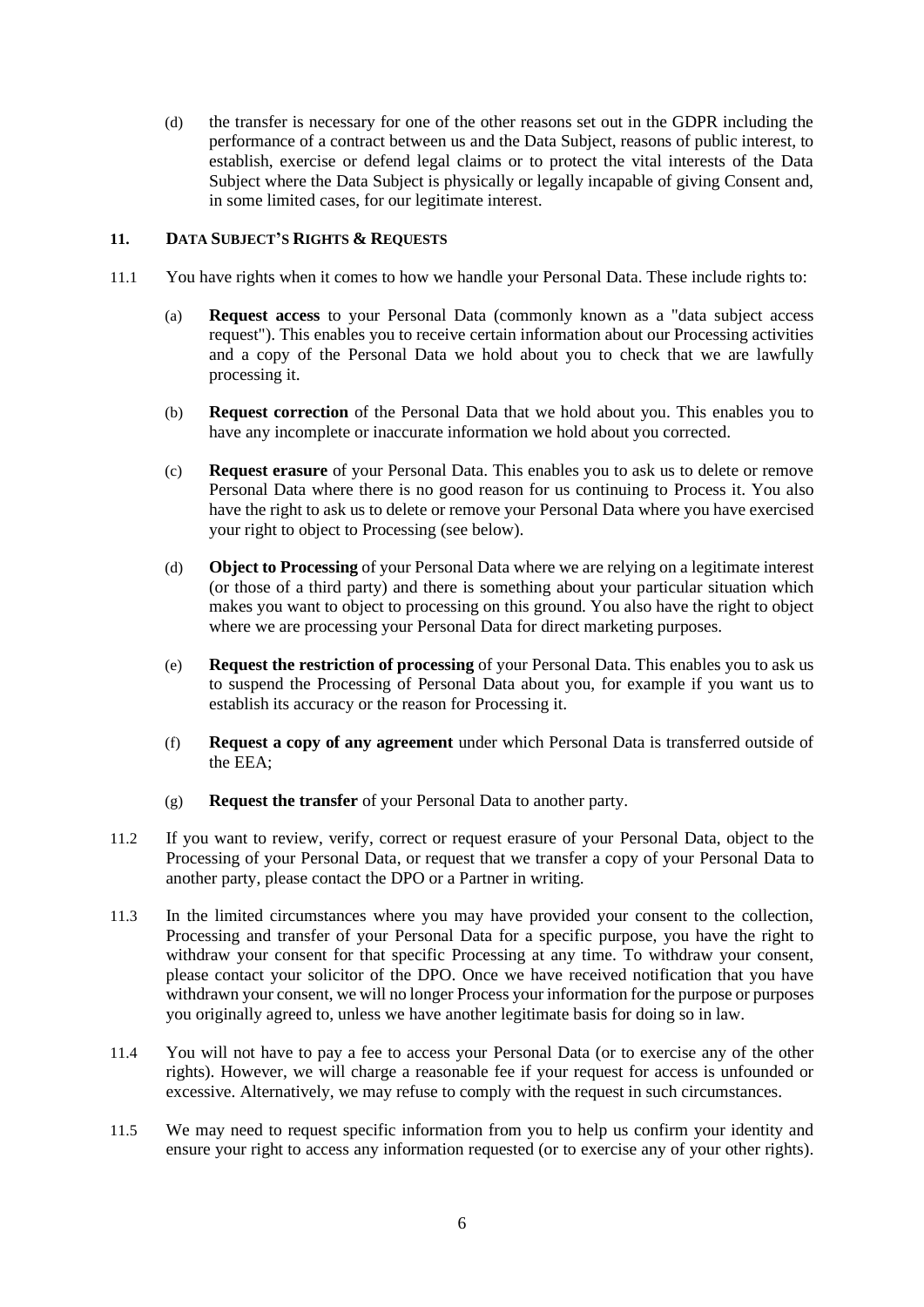This is an appropriate security measure to ensure that Personal Data is not disclosed to any person who has no right to receive it.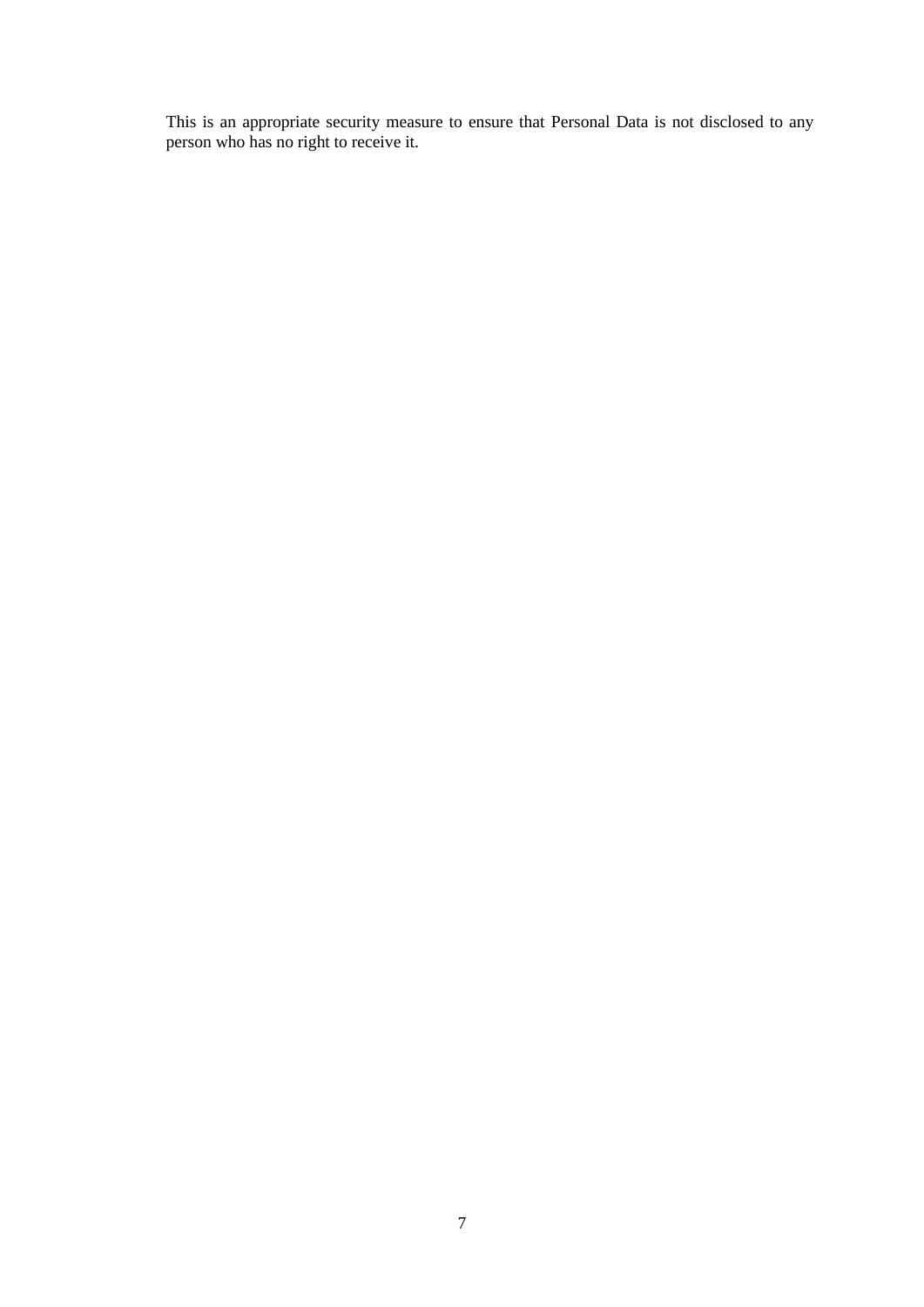### **APPENDIX 1**

### **1. DEFINITION OF DATA PROTECTION TERMS**

- 1.1 **Consent**: agreement which must be freely given, specific, informed and be an unambiguous indication of the Data Subject's wishes by which they, by a statement or by a clear positive action, signifies agreement to the Processing of Personal Data relating to them.
- 1.2 **Data:** information which is stored electronically, on a computer, or in certain paper-based filing systems.
- 1.3 **Data Controller**: the person or organisation that determines when, why and how to process Personal Data. It is responsible for establishing practices and policies in line with the GDPR. Streathers are the Data Controller of all Personal Data relating to our clients, employees, workers, contractors, agency workers, consultants, members and others and Personal Data used in our business for our own commercial purposes.
- 1.4 **Data Processor(s):** any person who processes Personal Data on behalf of a Data Controller. Employees of Data Controllers are excluded from this definition but it could include suppliers which handle personal data on our behalf.
- 1.5 **Data Subject**: a living, identified or identifiable individual about whom we hold Personal Data. Data Subjects may be nationals or residents of any country and may have legal rights regarding their Personal Data.
- 1.6 **DPA 2018**: Data Protection Act 2018
- 1.7 **EEA**: the countries in the EU, and Iceland, Liechtenstein and Norway.
- 1.8 **Explicit Consent**: consent which requires a very clear and specific statement (that is, not just action).
- 1.9 **General Data Protection Regulation (GDPR)**: the EU's General Data Protection Regulation (*(EU) 2016/679*) and the UK's retained EU law version of the General Data Protection Regulations under the DPA 2018. Personal Data is subject to the legal safeguards specified in the GDPR.
- 1.10 **Personal Data**: any information identifying a Data Subject or information relating to a Data Subject that we can identify (directly or indirectly) from that data alone or in combination with other identifiers we possess or can reasonably access. Personal Data includes Sensitive Personal Data but excludes anonymous data or data that has had the identity of an individual permanently removed. Personal Data can be factual (for example, a name, email address, location or date of birth) or an opinion about that person's actions or behaviour.
- 1.11 **Personal Data Breach**: any act or omission that compromises the security, confidentiality, integrity or availability of Personal Data or the physical, technical, administrative or organisational safeguards that we or our third-party service providers put in place to protect it. The loss, or unauthorised access, disclosure or acquisition, of Personal Data is a Personal Data Breach.
- 1.12 **Processing or Process**: any activity that involves the use of Personal Data. It includes obtaining, recording or holding the data, or carrying out any operation or set of operations on the data including organising, amending, retrieving, using, disclosing, erasing or destroying it. Processing also includes transmitting or transferring Personal Data to third parties.